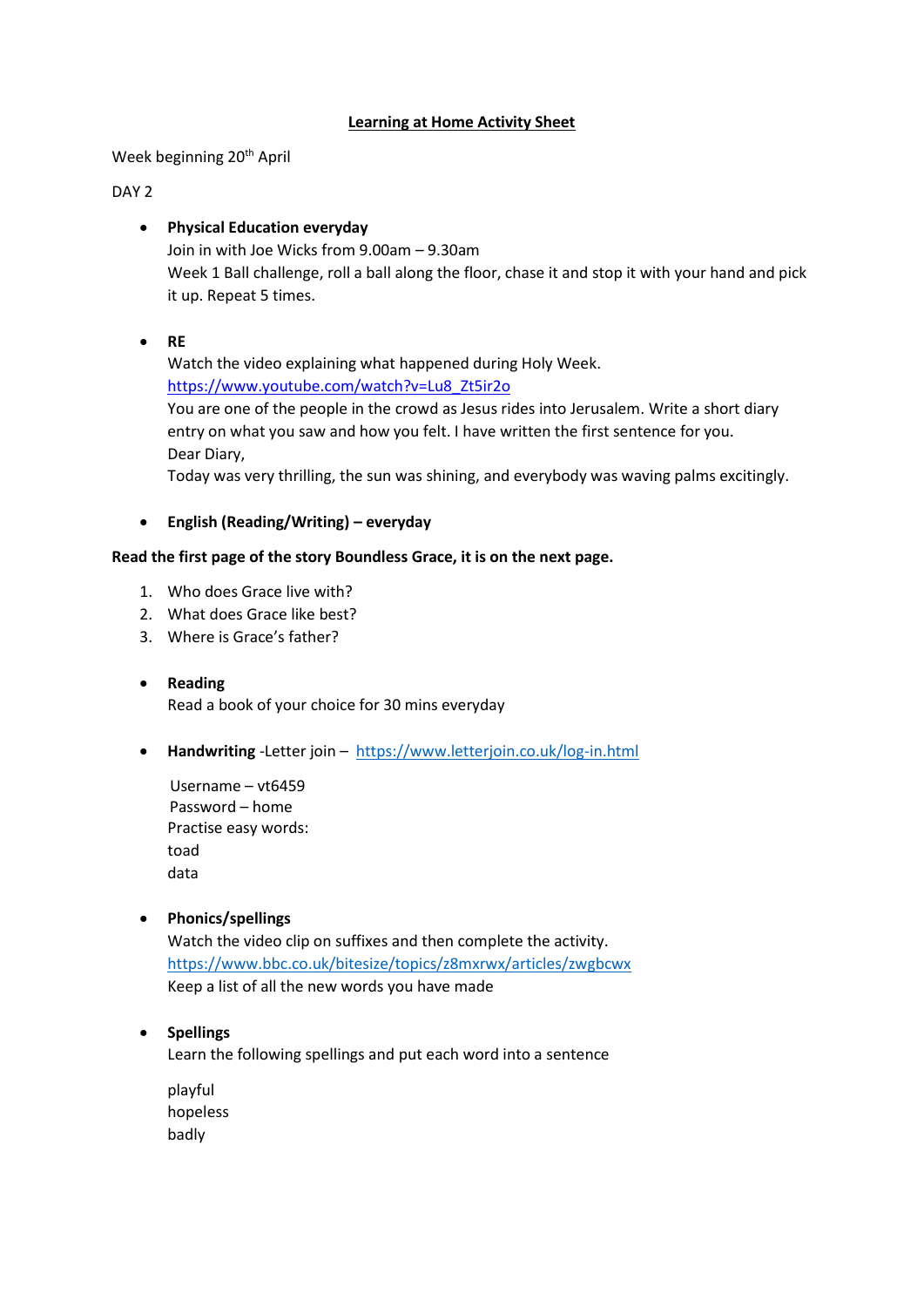**Maths** Times Table Rock Stars everyday

Recognise a half – follow the video on Week 1, lesson 2

<https://whiterosemaths.com/homelearning/year-2/>

Complete the activity, Week 1, Lesson 2 – Recognise a half.

# **Topic based activities – The Caribbean Geography**

Look at the map below. Can you find Grenada? Name 4 other islands close to Grenada. Name the sea in the middle of the islands.

Research how long it would take you to fly from the UK to Grenada. How much would it cost to fly 2 people there[? https://www.britishairways.com/en-gb/destinations/grenada/flights](https://www.britishairways.com/en-gb/destinations/grenada/flights-to-grenada)[to-grenada](https://www.britishairways.com/en-gb/destinations/grenada/flights-to-grenada)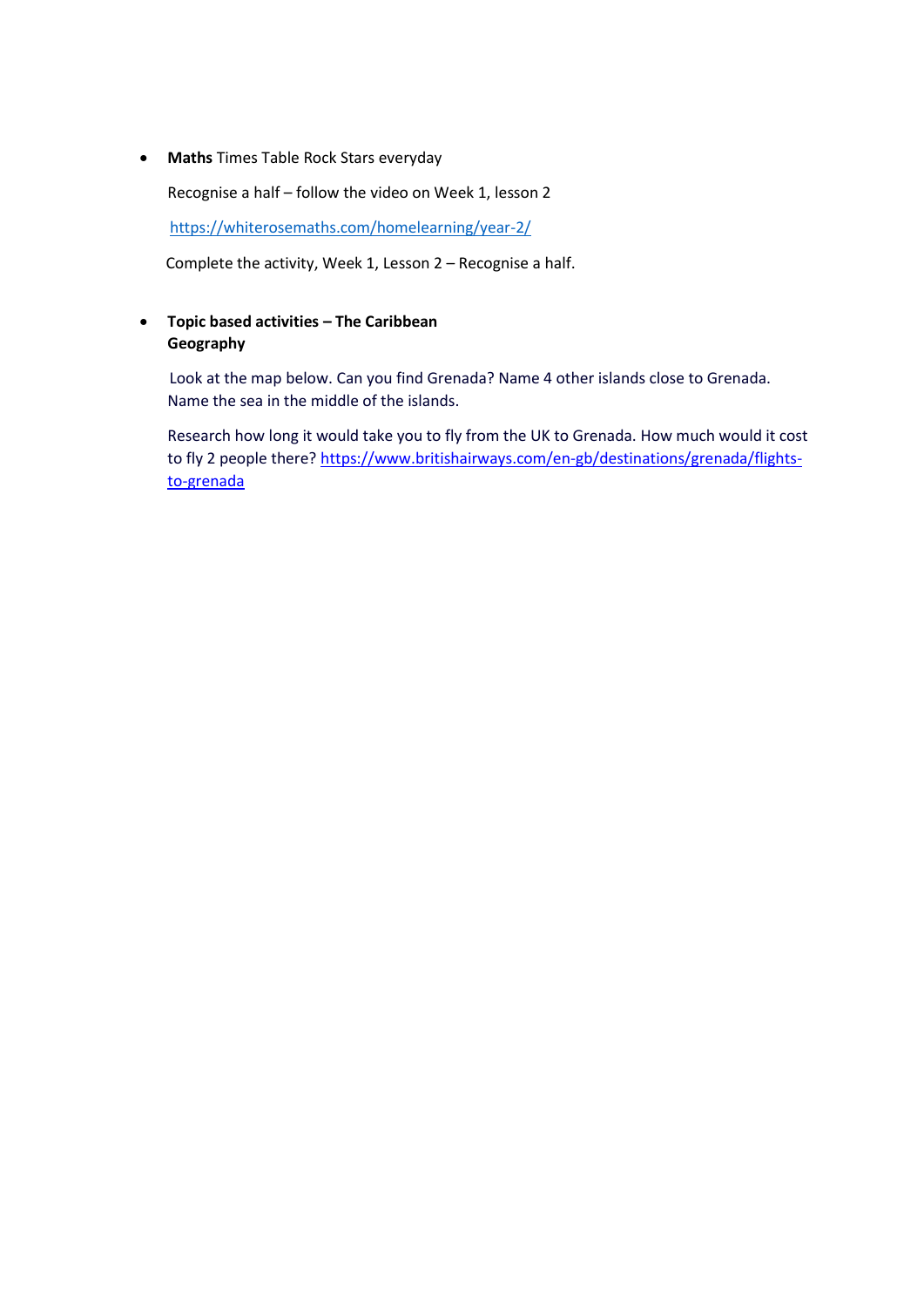Boundless Grace by Mary Hoffman illustrated by Caroline Binch, Pg 1